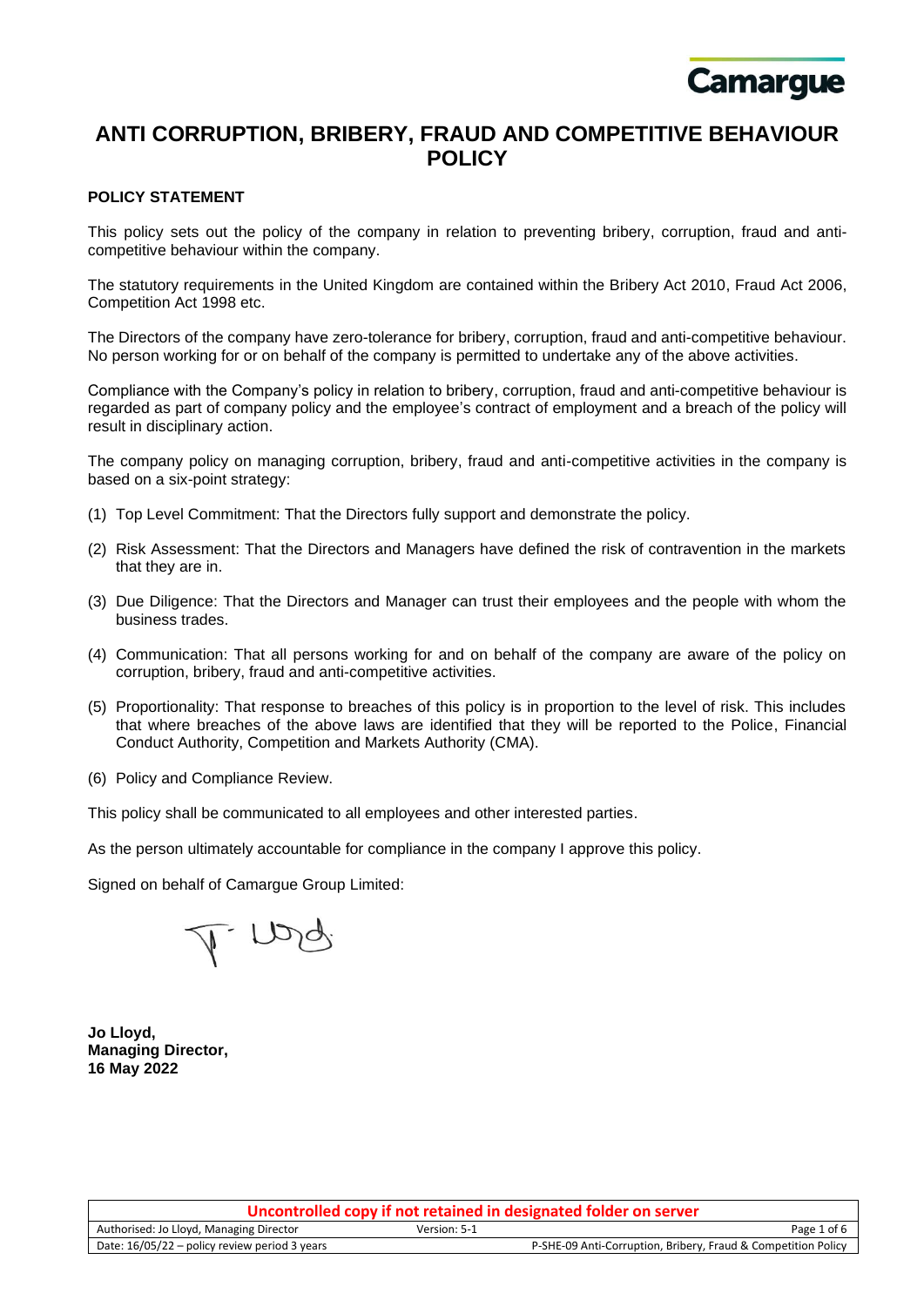

#### **DEFINITIONS**

*Anti-competitive activity* includes including price fixing, bid rigging, agreeing to market or customer share, sharing commercially sensitive information, and other ways of agreeing not to compete. These agreements are sometimes called cartels. An agreement does not have to be in writing for it to be illegal. Companies / individuals can break the law based on an informal conversation or 'gentleman's agreement' with another business, even if the agreement is not carried out.

Other anti-competitive activity includes abuse of a dominant market position. This may occur if a company is unfair to customers or other businesses, for example where customers are treated differently, for example by offering different prices or terms to similar customers, making customers buy products they do not want, for example forcing them to take warranties for products, or charging low prices that do not cover actual costs so to drive out competitors.

*Bribery* is the offer or receipt of any gift, loan, payment, reward or other advantage to or from any person as an encouragement to do something which is dishonest, illegal or a breach of trust, in the conduct of the Company's business. This could include seeking to influence a decision-maker by giving some kind of extra benefit to that decision maker rather than by what can legitimately be offered as part of a tender process.

*Corruption* is the misuse of entrusted power for private gain.

*Facilitation payments* are payments to induce officials to perform routine functions they are otherwise obliged to perform. Legally required administrative fees or fast-track services are not defined as facilitation payments.

**Fraud** has various definitions under the Fraud Act 2006 including:

- 1. Fraud by False Representation, which is making a false representation, dishonestly, knowing that the representation was or might be untrue or misleading, with intent to make a gain for themselves or another, to cause loss to another or to expose another to risk of loss. Examples may include specifying or charging for unnecessary work or claiming for work not done.
- 2. Fraud by Failing to Disclose Information: The person failed to disclose information to another person when he was under a legal duty to disclose that information, dishonestly intending, by that failure, to make a gain or cause a loss.
- 3. Fraud by Abuse of Position: The defendant occupies a position in which he was expected to safeguard, or not to act against, the financial interests of another person, abused that position, dishonestly, intending by that abuse to make a gain/cause a loss. The abuse may consist of an omission rather than an act. Examples include:
	- false financial management by act or omission, for personal gain.
	- an employee who fails to take up the chance of a crucial contract in order that an associate or rival company that they have links with can take it up instead.
	- a director of a company who dishonestly makes use of knowledge gained as a director to make a personal gain.
	- an employee who abuses his position in order to grant contracts or discounts to friends, relatives and associates.
- 4. Making or supplying articles for use in frauds including the possession of articles for use in fraud. This includes using counterfeit goods presented as genuine or claiming for work not done.
- 5. Obtaining services dishonestly. This can include making cash payments as a method of avoiding taxes due.

*Gifts* are presents such as flowers, vouchers, food and drink. Event and travel tickets given to employees as an individual are also gifts when they are not to be used in a hosted business context.

Hospitality includes invitations to hosted meals, receptions and events for business purposes. Genuine hospitality, promotional or similar business expenditure that is reasonable and proportionate is not prohibited by

| Uncontrolled copy if not retained in designated folder on server |              |                                                               |
|------------------------------------------------------------------|--------------|---------------------------------------------------------------|
| Authorised: Jo Lloyd, Managing Director                          | Version: 5-1 | Page 2 of 6                                                   |
| Date: 16/05/22 – policy review period 3 years                    |              | P-SHE-09 Anti-Corruption, Bribery, Fraud & Competition Policy |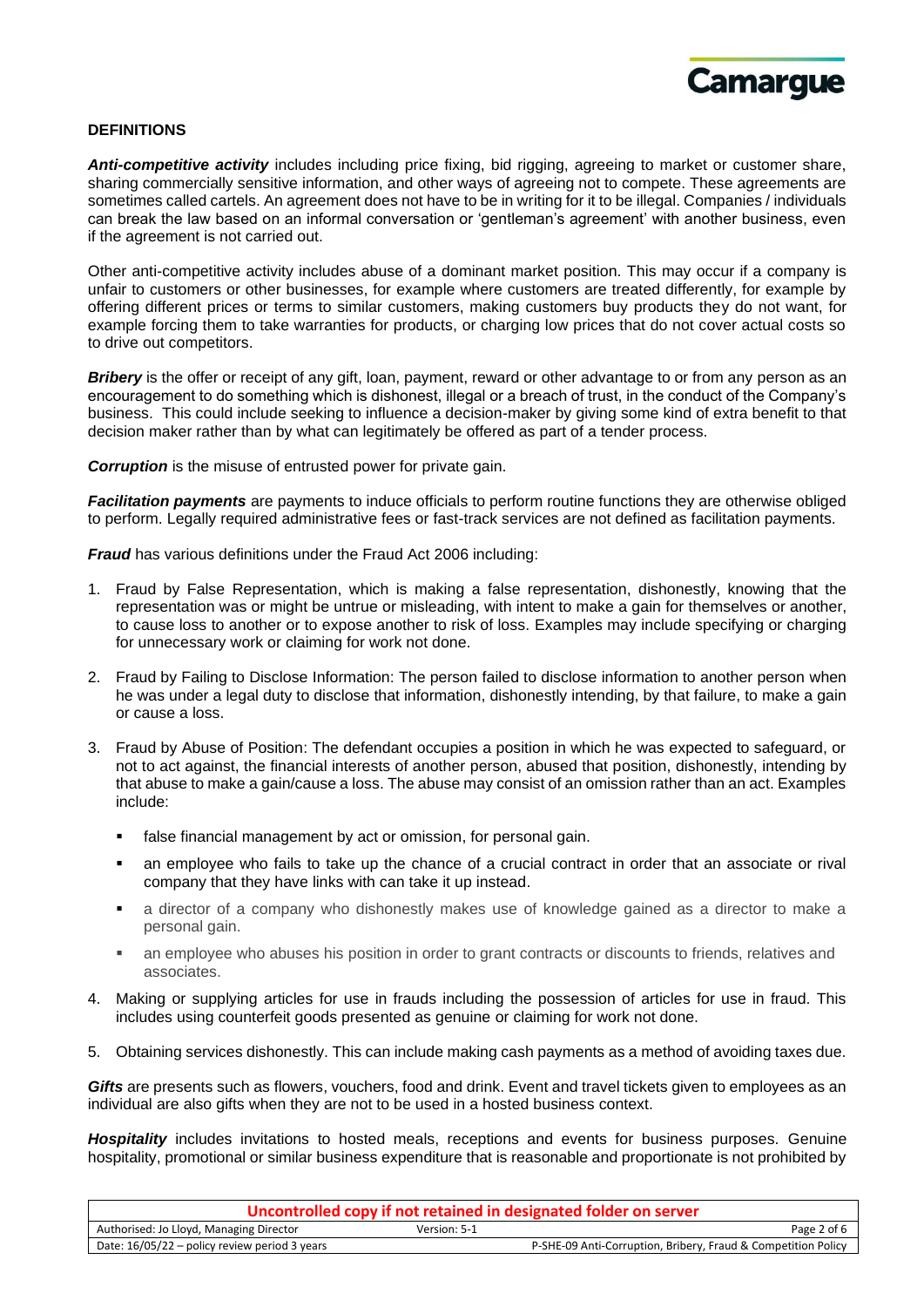

the Bribery Act but their acceptance must be considered with care. The hospitality received and the way in which it is provided must be considered regarding the influence it has on the recipient and/or any business decisions.

**Scope of Acts:** The above Acts applies to all activities of a UK-based business no matter where they are carried out in the world. This policy therefore applies to all activities worldwide, whatever the local law, practice or custom may be.

## **Criminal Penalties**

- For bribery or fraud, if employees engage in activities which are contrary to the above Acts, they could face up to 10 years in prison and/or an unlimited fine, and the Company could also be liable to an unlimited fine and Government sanction.
- If companies are found to be involved in anti-competitive activity, the business can be fined up to 10% of its turnover and sued for damages. Individuals can be fined or sent to prison for up to 5 years if they are found guilty of being involved in cartel activity. Company directors can be disqualified from being a director for up to 15 years.

| Uncontrolled copy if not retained in designated folder on server |              |                                                               |
|------------------------------------------------------------------|--------------|---------------------------------------------------------------|
| Authorised: Jo Lloyd, Managing Director                          | Version: 5-1 | Page 3 of 6                                                   |
| Date: $16/05/22$ – policy review period 3 years                  |              | P-SHE-09 Anti-Corruption, Bribery, Fraud & Competition Policy |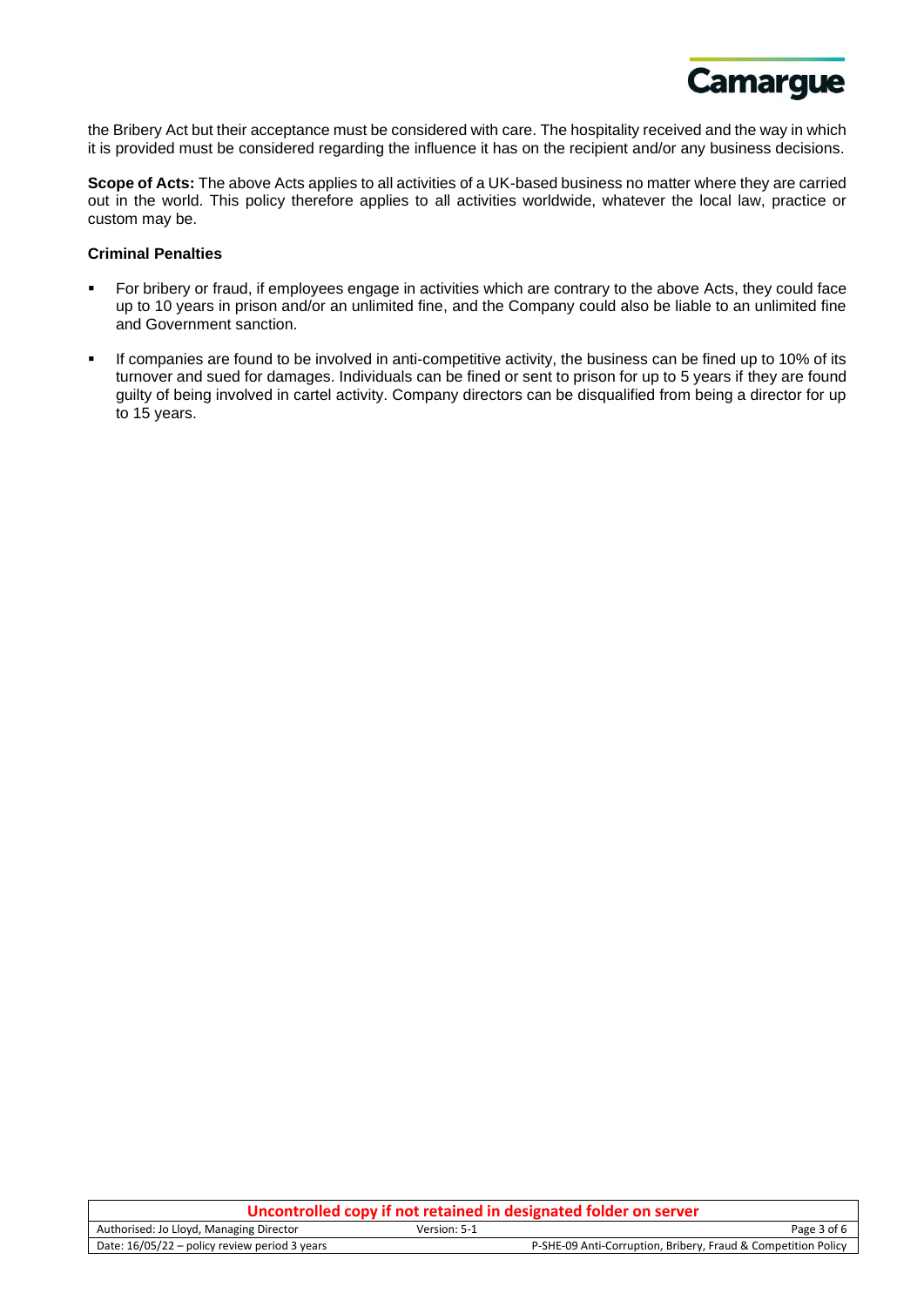

#### **PROCEDURE**

#### **1. Duties of Employees**

Employees and others working on our behalf, including suppliers and subcontractors, shall always act in accordance with the following provisions.

- 1.1 Behave honestly, be trustworthy and set a good example.
- 1.2 Use the resources of the Company in the best interests of the Company and not misuse those resources.
- 1.3 Make a clear distinction between the interests of the Company and the individual's private interests to avoid any conflict of interest.
- 1.4 Do not offer or accept bribes.
- 1.5 Ensure that any community support, sponsorship and charitable donations do not constitute bribery.
- 1.6 Do not, without express prior written approval from the Directors, offer or accept any gifts or hospitality to or from clients, contractors, suppliers, other third parties or public officials.
- 1.7 Do not offer money to any public officials in order to speed up service or gain improper advantage. This type of bribery is a 'facilitation payment' and it is illegal. If employees are faced with a demand for a facilitation payment, employees must actively resist the payment and then inform the Directors.
- 1.8 Do not undertake anti-competitive behaviours, including:
	- Price Fixing. eg agreeing what price to charge with another competitor, to offer discounts or increase prices at the same time),
	- Bid Rigging. eg agreeing with competitors how much will be bid for a contract or share information about the bid. Taking turns to win contracts. Asking other businesses to bid when the company does not want the contract (called 'cover bids'). Paying other businesses not to bid or to withdraw when a tender is won. Agreeing with other businesses not to bid or to withdrawing the companies bid.
	- Agreeing to market or customer share, eg agreeing not to approach each other's customers. Agreeing not to compete with them for customers, for example in specific locations or markets.
	- Sharing commercially sensitive information. eg sharing information with other businesses that might reduce competition between the two companies, for example information about prices, production, suppliers, customers or contractors, the markets the company plans sell or plan to sell to.
	- Other activities that break competition law include:
		- buying or selling jointly with your competitors,
		- agreeing with competitors to reduce production / availability of something to raise its market value,
		- restricting how much other businesses can sell product for,
		- **•** agreeing with your competitors not to sell to certain customers or deal with certain suppliers,
		- having long-term exclusive contracts with any customers or suppliers (unless as part of a formal framework subject to public tender).
- 1.9 Do not undertake any actual or potentially fraudulent activities such as hiding / claiming poor workmanship, inflated costs, claiming for unnecessary work, knowing using fraudulent / non-genuine

| Uncontrolled copy if not retained in designated folder on server |              |                                                               |
|------------------------------------------------------------------|--------------|---------------------------------------------------------------|
| Authorised: Jo Lloyd, Managing Director                          | Version: 5-1 | Page 4 of 6                                                   |
| Date: $16/05/22$ – policy review period 3 years                  |              | P-SHE-09 Anti-Corruption, Bribery, Fraud & Competition Policy |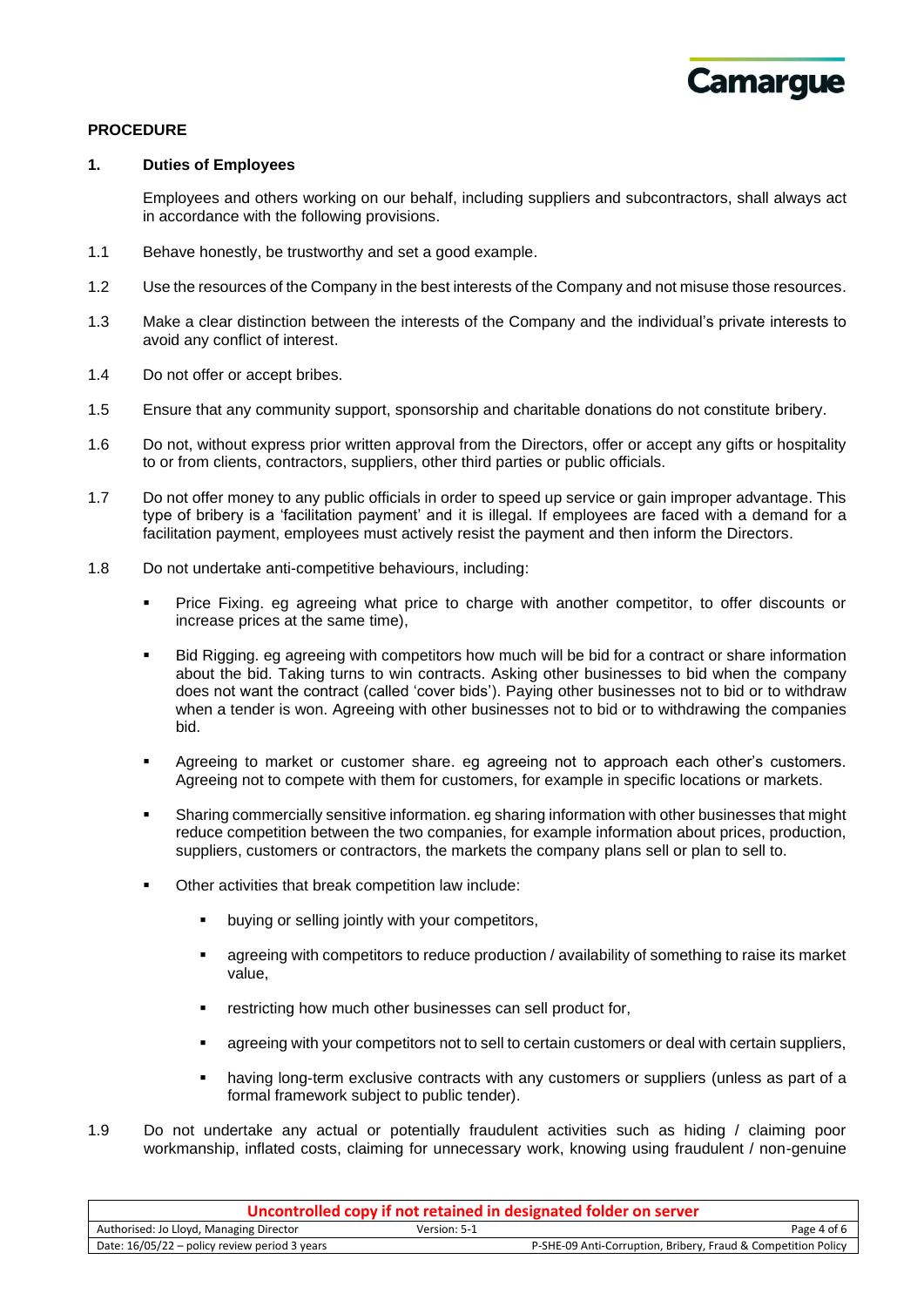

materials, falsification of records eg job sheets, time sheets, training certificates, plant inspection reports.

#### **1.10 Action to be taken by an employee if a suspected or actual breach occurs**

- 1.10.1 If employees are at any time uncertain as to whether employee's actions will comply with this policy, employees must seek guidance from the Managing Director.
- 1.10.2 Employees must report to the Directors any attempted, actual or suspected breaches of this policy including any risks and issues which are contrary to this policy document. These reports will be dealt with confidentially.
- 1.10.3 Should employees not believe that the company has implemented an adequate investigation or corrective actions, then they may implement the Work Safe – Whistleblowing Policy, and report the incident to the relevant external regulatory body eg police and Financial Conduct Association.

### **2. Directors Duties**

Directors, in addition to adopting the responsibilities of Employee as per Section 1 above, shall:

- 2.1 Be aware of the contents of this Policy and its compliance with the Act.
- 2.2 Ensure that this policy is communicated to all employees and other interested parties.
- 2.3 Ensure that when new employees join the company, that they don't breach anti-competitive regulations regards fraudulent use of their previous employer's data.
- 2.4 Ensure that accurate financial records are kept so to demonstrate that all transactions are completed fairly and legally.
- 2.5 If providing any form of remuneration via commission or any other basis linked with sales or profits, ensure that persons working for or on behalf of the company comply with this Anti- Corruption, Bribery, Fraud and Anti-Competition Policy.
- 2.6 Not authorise or otherwise permit any payment of donations to political parties or charities that are directly linked to the obtaining of a business or business advantage.
- 2.7 Ensure all employees' compliance.
- 2.8 If suspecting any type of breach of this policy, implement a suitable and investigation, proportional to the level of the risk and take necessary actions to prevent the risk re-occurring.
- 2.9 Where a breach occurred, inform the relevant regulatory authorities including the Police, Financial Conduct Association and Competition and Markets Authority (CMA).
- 2.10 Review this policy as part of change events, knowledge transfer, lessons learnt, post-incident and annually.

| Uncontrolled copy if not retained in designated folder on server |              |                                                               |
|------------------------------------------------------------------|--------------|---------------------------------------------------------------|
| Authorised: Jo Lloyd, Managing Director                          | Version: 5-1 | Page 5 of 6                                                   |
| Date: 16/05/22 – policy review period 3 years                    |              | P-SHE-09 Anti-Corruption, Bribery, Fraud & Competition Policy |